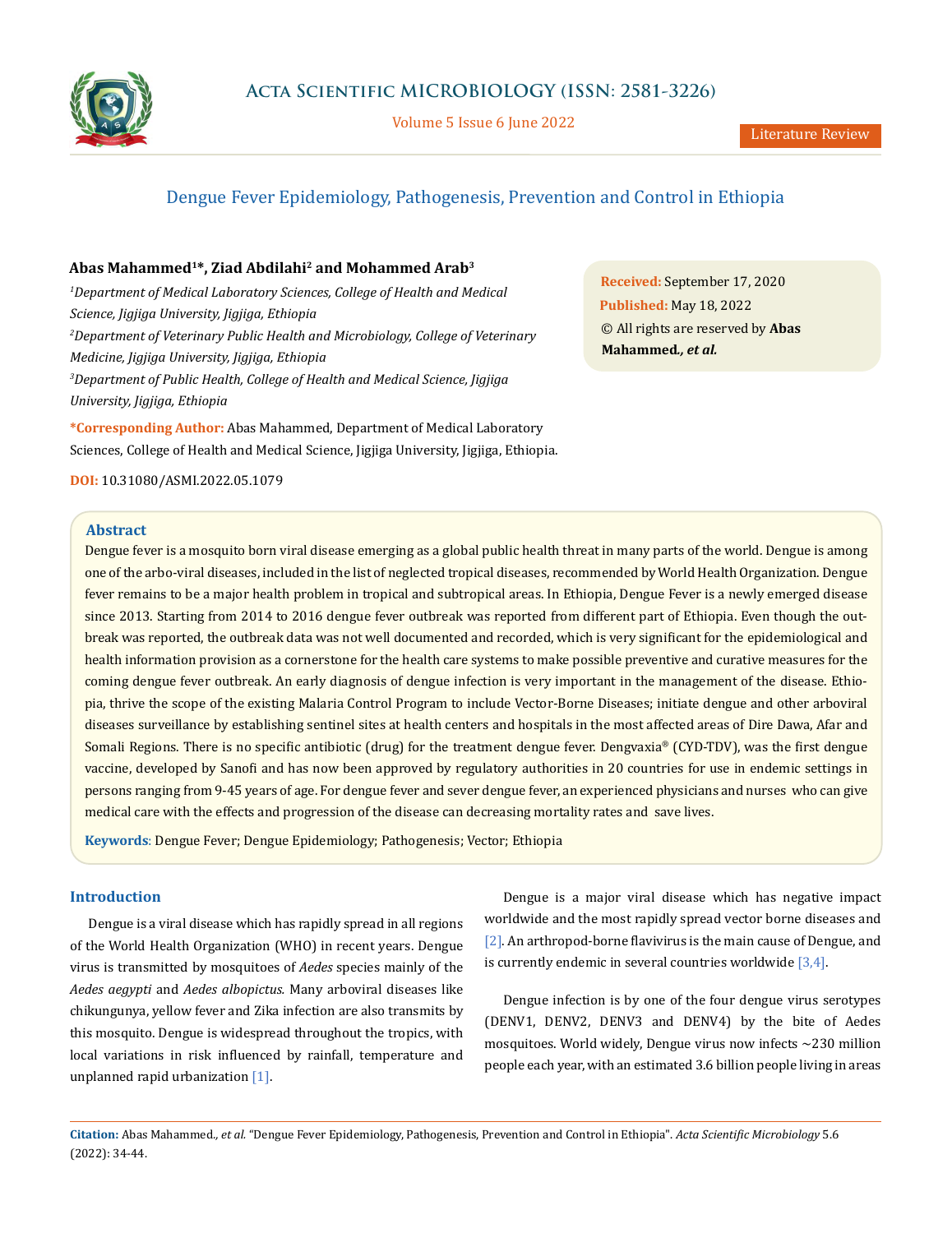of risk. Dengue fever (DF), more severe dengue hemorrhagic fever (DHF), and life-threatening dengue shock syndrome (DSS) are all diseases symptom which can be caused dengue infection  $[5,6]$ .

Dengue infections to be classified as either a primary or secondary infection or either a recent or old infection depending on improvements in laboratory tests al. Primary dengue infection is defined as the first experience of a human host with dengue virus and can manifest in one of three clinical forms. In the majority of patients, it presents as an undifferentiated febrile illness, with cold-like symptoms. Other patients develop severe body pain and high fever, which is classic dengue fever. The remaining patients experience a severe form of dengue presenting as dengue hemorrhagic fever (DHF) or dengue shock syndrome. Secondary dengue is defined as contracting dengue virus after an initial exposure and symptoms, and carries an enhanced risk of DHF/ DSS/severe dengue fever due to cross-immunity reaction [7,8].

Dengue is a mosquito-borne infection that recently emerged as a major international Public health problem. The disease is endemic in many tropical and sub-tropical regions around the world, predominantly in urban and semi-urban areas. Dengue fever is a severe flu-likes infection which can affect people of all ages, but seldom causes death. Its clinical features vary according to the age of the patient. Infants and young children may have a fever with rash. Older children and adults may have either a mild fever or the classical incapacitating disease with abrupt onset of high fever, severe headache, pain behind the eyes, muscle and joint pains, and rash. Dengue hemorrhagic fever is another severe manifestation of the disease that has potentially lethal complications. In such cases, patients may die within 12 to 24 hours after suffering circulatory failure and a state of shock. Dengue was first recognized in the 1950s during dengue epidemics in the Philippines and Thailand, dengue hemorrhagic fever today affects most Asian countries and is a leading cause of hospitalization and death among children in the region. There are four distinct, but closely related, viruses that cause dengue. Recovery from infection by one provides lifelong immunity against that virus but confers only partial and transient protection against subsequent infection by the other three viruses. There is enough evidence that sequential infection increases the risk of developing dengue hemorrhagic fever [9].

In 2018, many Asian countries like Bangladesh, Cambodia, India, Myanmar, Malaysia Pakistan, Philippines, Thailand, and Yemen were reported dengue [1].

#### **Literature Review**

Dengue fever remains a major public health problem in tropical and subtropical areas. In terms of morbidity, mortality and economic costs Dengue fever is the most significant emerging arboviral disease in the world By threatening more than 2.5 billion people world widely dengue fever is endemic in Africa, the Americas, eastern Mediterranean, South-East Asia, and the Western Pacific. 50-100 million estimated dengue infections occur each year. Though outbreaks of DF/DHF are poorly documented in Africa, infections were also reported from eastern Africa [9-11].

#### **Pathogenesis of dengue virus**

Dengue viruses are members the family Flaviviridae of the genus Flavivirus. There are 4 dengue virus serotypes (DEN-1, DEN-2, DEN-3 and DEN-4), all of which circulate globally, circulation of all 4 serotypes were reported from most endemic countries in recent years [12].

Flaviviruses are single stranded RNA viruses, lipid-enveloped and positive-sense. The structural pre-membrane (prM) and envelope (E) proteins are embedded in the lipid envelope and are displayed on the surface of virions. The 4 DEN serotypes share only about 60%-75% identity at the amino acid level, and are therefore distinct viruses. Upon human inoculation, the virus replicates in local dendritic cells. Subsequent entry into macrophages and activation of lymphocytes is followed by entry into the bloodstream. Dengue viruses primarily infect cells of the myeloid lineage, including macrophages, monocytes, and dendritic cells. There is evidence of infection of hepatocytes and endothelial cells. Haematogenous spread is the likely mechanism for seeding of peripheral organs and the occasionally reported infection of the central nervous system [13].

Dengue virus infection in humans is often clinically indistinguishable and in apparent), but can lead to a wide range of clinical manifestations, from mild fever to potentially fatal dengue shock syndrome [14]. Though outbreaks of DF/DHF are poorly documented in Africa, some eastern Africa countries were reported dengue infections [10].

## **Factors influencing the emergence of dengue**

Despite the overlapping of factors identified, various studies hypothesized general factors to explain the reasons for the emergence of dengue. Firstly, unplanned urbanization

**Citation:** Abas Mahammed*., et al.* "Dengue Fever Epidemiology, Pathogenesis, Prevention and Control in Ethiopia". *Acta Scientific Microbiology* 5.6 (2022): 34-44.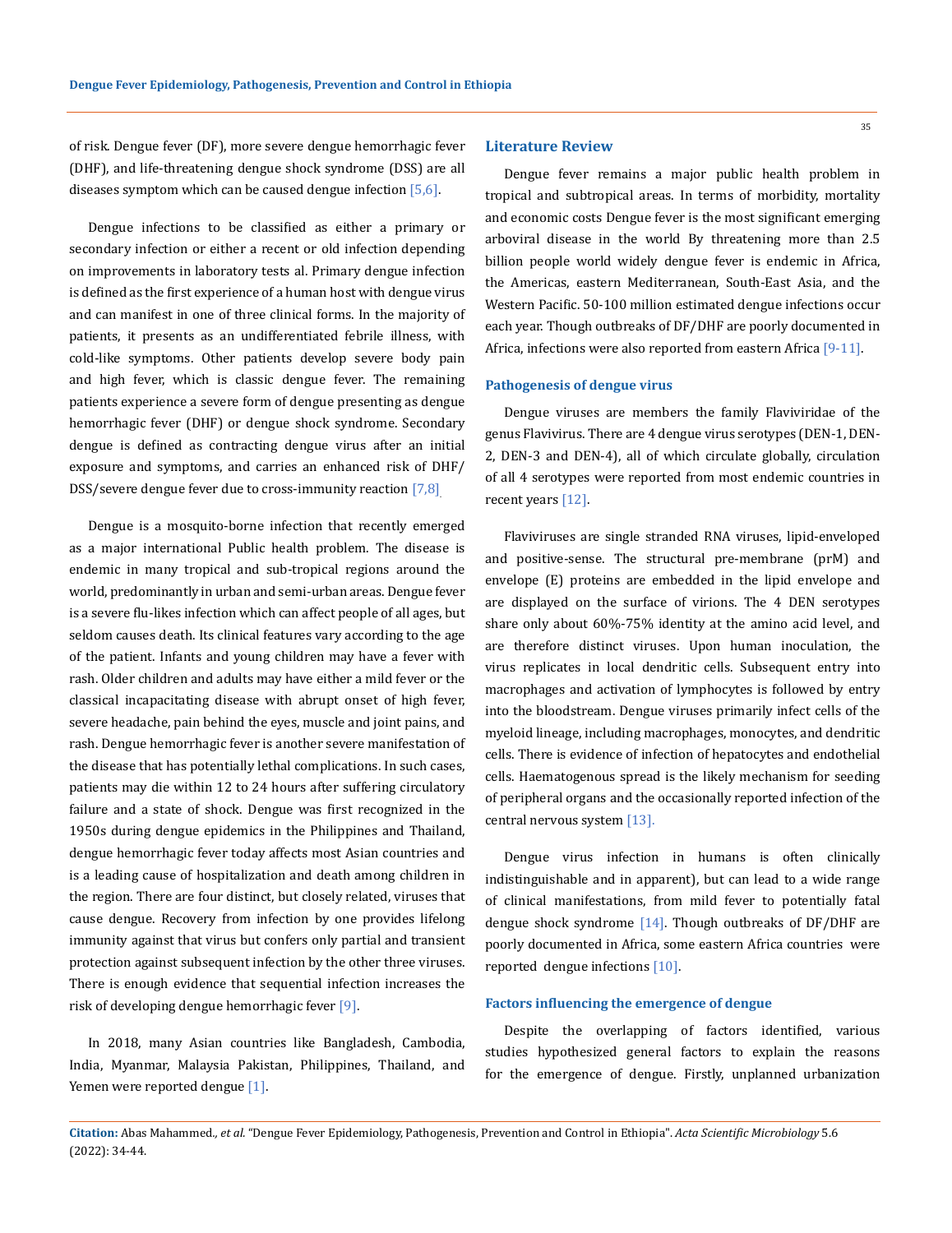and increased international travel in combination with vector distribution were assumed to result in extensive transmission of dengue virus in Africa. Secondly, urban poverty and minimal capacities for surveillance and control measures remain important precipitating factors of dengue transmission in regions with favorable climate. Thirdly, increases in poor, urban populations, break down in public health measures, especially vector control programs, trade, and environmental disturbances [5].

Adequate evidences are as well available to show the effect of climate change on the global trends of vector borne diseases. Similar to other vector-borne diseases, transmission of the dengue virus is sensitive to climate. For instance, humidity, temperature and rainfall affect the biting rate, breeding cycle and survival of the mosquito vectors (principally *Ae. aegypti*). Higher ambient temperatures favor increase the frequency of blood meals, rapid development of the vector and reduce the extrinsic incubation period. A short incubation period increases the opportunities for virus transmission during the life Time of an infected mosquito. If the ambient temperature is too low, mosquitoes are unlikely to survive long enough to become infectious and pass on dengue. During the past century, surface temperatures have increased by a global average of 0.75°C. Temperature increases of this magnitude may be associated with substantial increases in dengue epidemic potential [15,16].

### **Classification of dengue virus as per WHO guidelines**

The World Health Organization's 2009 classification divides dengue fever into two groups: uncomplicated and severe. This replaces the 1997 WHO classification, which needed to be simplified as it had been found to be too restrictive, though the older classification is still widely used including by the World Health Organization's Regional Office for South-East Asia as of 2011. Severe dengue is defined as that associated with severe bleeding, severe organ dysfunction, or severe plasma leakage while all other cases are uncomplicated  $[9]$ .

The 1997 classification divided dengue into undifferentiated fever, dengue fever, and dengue hemorrhagic fever. Dengue hemorrhagic fever was subdivided further into grades I-IV. Grade I is the presence only of easy bruising or a positive tourniquet test in someone with fever, grade II is the presence of spontaneous bleeding into the skin and elsewhere, grade III is the clinical evidence of shock, and grade IV is shock so severe that blood pressure and pulse cannot be detected. Grades III and IV are referred to as "dengue shock syndrome" [17].

In a small proportion of cases, the disease develops into the lifethreatening dengue hemorrhagic fever, resulting in bleeding, low levels of blood platelets and blood plasma leakage, or into dengue shock syndrome, where dangerously low blood pressure occurs [18].

#### **Dengue in Ethiopia**

Dengue is one of the arbor-viral diseases considered or suspected to be endemic in Ethiopia. Although dengue was first reported from Wollo, Hararghe and Addis Ababa during the 1940s by Italian physicians; the identification of the viruses causing dengue fever syndromes in human was identified done during and since 1960-62, yellow fever epidemic). It was in the past, from 1975 to 1996 that Ethiopia was considered as dengue endemic since 1975 to 1996 with other countries [19].

In Ethiopia, considerable but incompletely documented numbers of arboviral diseases are endemic. However, infections remain under reported due to lack of laboratory facilities and inaccessibility of some of the endemic areas. The disease was reported between 1985 to 1987 in refugees around Hargeysa in Somali. In Dire Dawa, 9258 people were suspected of dengue fever (DF) and, of these, 40 were confirmed as dengue fever cases in 2013 [20].

It is estimated that more than 390 million dengue virus (DENV) infections occur every year, and it is endemic across more than 100 countries (Figure 1), including 34 countries in Africa (Figure 2). In Ethiopia, there were no reports of DENV prior to 2013, but the virus has emerged in multiple regions since. Studies have also indicated that there are many febrile illnesses of unknown causes in Ethiopia, many of which may be attributed to DENV. In the new work, Getachew F., *et al.* of the University of Gondar, Ethiopia, and colleagues performed a cross-sectional study of all febrile patients visiting Metema and Humera hospitals in Northwest Ethiopia between March 2016 and May 2017. Blood samples from each patient were tested for anti-DENV and risk factors for the virus were assessed of 600 blood samples tested, the overall prevalence of anti-DENV detected was 33.3%, with slightly higher

**Citation:** Abas Mahammed*., et al.* "Dengue Fever Epidemiology, Pathogenesis, Prevention and Control in Ethiopia". *Acta Scientific Microbiology* 5.6 (2022): 34-44.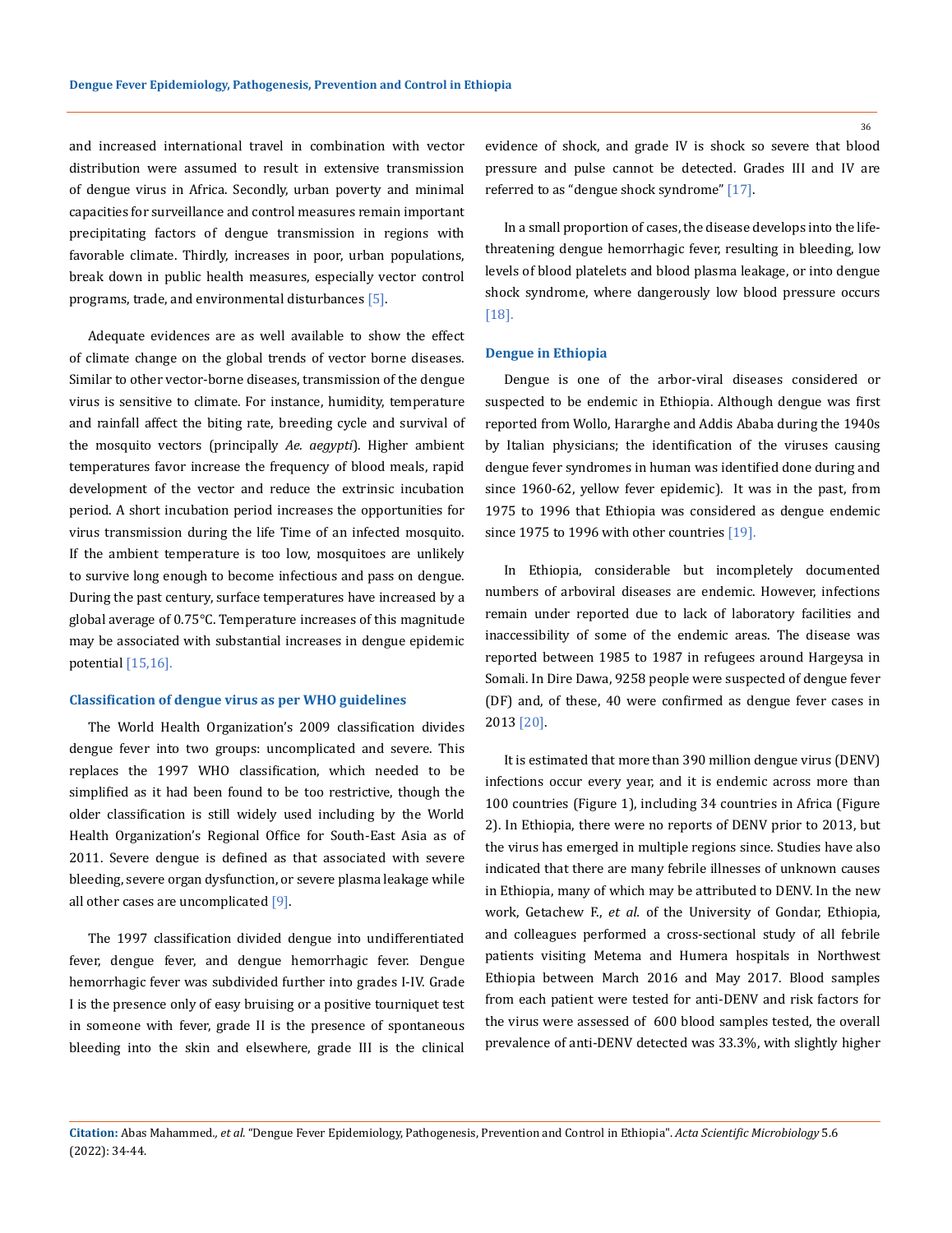rates in Metema (40%) compared to Humera (27.5%) (Getachew F., *et al.* 2018).Furthermore, the overall prevalence of IgM and IgG antibodies against DENV infection was 19% and 21% respectively. The highest prevalence of antibodies was found in the spring and summer, with a peak in August. Residence, occupation, the presence of uncovered water, and lack of mosquito net use were all associated with DENV infection or antibody status. This study showed that the presence of antibodies against DENV infection indicates dengue as one of the causes of undifferentiated febrile illness in the study areas, suggesting prevention and control measures should be designed considering the risk factors identified in the study  $[21]$ .

At the end of 2013, in Dire Dawa, 9258 people were suspected of dengue fever (DF) and, of these, 40 were confirmed as dengue fever cases (Ethiopia Humanitarian Bulletin, unpublished data). The dengue fever that occurred in Dire Dawa varied from mild to severe with symptoms of sudden onset of fever which lasted for 2-3 days (extended to 4-5 days in some cases), headache (typically located behind the eyes), mild to severe muscle and joint pains (general body pain in some cases), feeling cold, and arthritis-like symptoms/pain (Getachew D., *et al.* 2015). Nose bleeding and vomiting were also reported in few cases. Some of the patients were also hospitalized. According to the preliminary information gathered from some of the recovered patients, it was mentioned that they lose their appetites and feel weak especially after recovery [21].

Dengue occurred in eastern Ethiopia. Thus, since 2013, Ethiopia has reported more than 12 000 dengue fever cases to the World Health Organization Most African countries lack such established reporting mechanisms and only sporadic outbreaks and individual case reports have been documented. In addition, the frequently non-specific clinical presentation of dengue may be difficult to distinguish from the myriad other infectious diseases present in Africa, since dengue diagnostic assays are not widely available. Thus, the burden of dengue remains largely unknown in Africa [22].



**Figure 1:** Global geographic distribution of DEN viruses [23].

In Ethiopia, DF was diagnosed only among travelers that return to countries to which dengue was not endemic but never reported as occurring locally and it is also not included among the lists of national reportable diseases. On September 12, 2013 Dire Dawa town administration health bureau reported non malaria febrile cases of unknown etiology. All the cases were examined for malaria parasites by microscopy by health centers in one of malaria

parasites while the patients were sick. The number of cases had grown and even doubled over the weeks. The regional health bureau carried out an outbreak investigation, but they could not identify the source and the underlying agent by local capacity and therefore requested the national team for further investigation. Hence, the current investigation was carried out to identify and determine the etiology, source and magnitude of the outbreak that can be used to design control and prevention measures [22].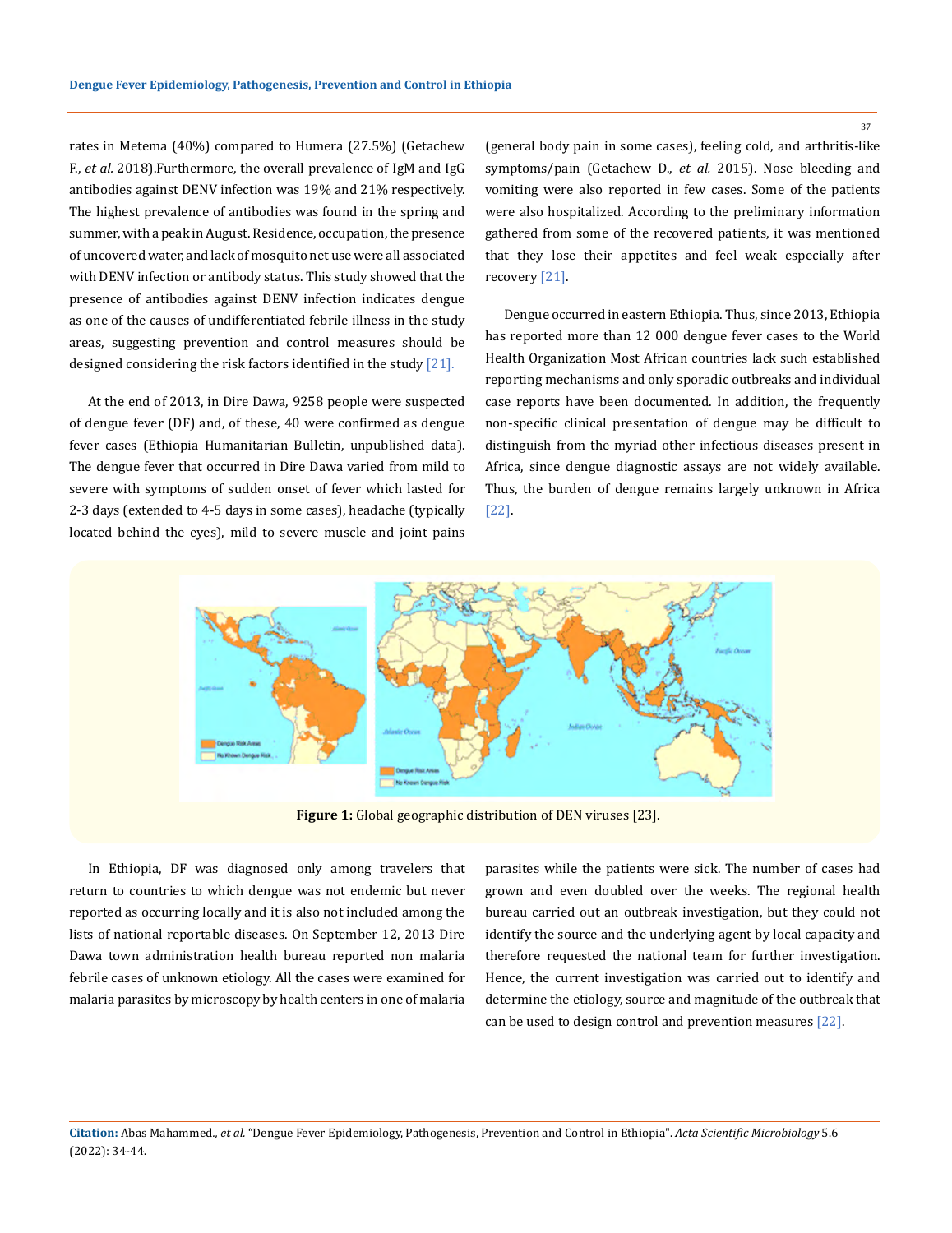

**Figure 2:** Dengue risk in Africa and the Middle East [24].

#### **Life cycle of dengue parasite and the dengue vector**

The *Ae. aegypti* mosquito is the primary vector of dengue. The virus is transmitted to humans through the bites of infected female mosquitoes. After virus incubation for 4-10 days, an infected mosquito is capable of transmitting the virus for the rest of its life. Infected symptomatic or asymptomatic humans are the main carriers and multipliers of the virus, serving as a source of the virus for uninfected mosquitoes. Patients who are already infected with the dengue virus can transmit the infection (for 4-5 days; maximum 12) via Aedes mosquitoes after their first symptoms appear. Like most arboviruses, DENV infect different organs of the mosquito, including the salivary glands and the central nervous system. Mosquito infection elicit behavioral changes including increase of the probing time which lead to host interruption that might lead to wider spread of the virus [25].

The adult *Ae. aegypti* prefers to rest indoors and feed on humans during daylight hours. Its peak biting periods are early in the morning and before dark in the evening. Once contracted the virus, the mosquito remains infected during its entire life and may transmit the virus during blood meals. The viruses are maintained in an *Ae. aegyptihuman* - *Ae. aegypti* cycle with periodic epidemics. Most females of *Ae. Aegypti* may spend their lifetime in or around the houses where they emerge as adults  $[9]$ .

The *Ae. aegypti* mosquito lives in urban habitats and breeds mostly in man-made containers. Unlike other mosquitoes *Ae.*  *aegypti* is a day-time feeder, its peak biting periods are early in the morning and in the evening before dusk. Female *Ae. aegypti* bites multiple people during each feeding period. *Ae. albopictus*, a secondary dengue vector in Asia, has spread to North America and more than 25 countries in the European Region, largely due to the international trade in used tyres (a breeding habitat) and other goods (e.g. lucky bamboo). *Ae. albopictus* is highly adaptive and, therefore, can survive in cooler temperate regions of Europe. Its spread is due to its tolerance to temperatures below freezing, hibernation, and ability to shelter in microhabitats. Dengue viruses are primarily maintained in a human to-mosquito-to-human cycle (Figure 3). The primary vector is the *Ae. aegypti* mosquito, which is highly adapted to human habitations. *Ae. albopictus* can also sustain dengue virus transmission in humans. Other species maintain a monkey-mosquito cycle in south-east Asia and western Africa. Dengue virus transmission from non-human primates to humans appears to be rare. The spread of vectors following urbanization and the decline in vector-control efforts has partially contributed to the increased incidence of dengue virus infections. However, dengue is not confined to urban settings and is increasingly reported from rural areas. Additionally, factors such as population growth, globalization and travel, and climate change facilitate increased transmission of dengue viruses. Dengue exhibits substantial temporal and geographic variability [1].

Comparative analysis of the salivary gland transcriptomes of native and DENV-infected *Ae. aegypt*i identified a number of

**Citation:** Abas Mahammed*., et al.* "Dengue Fever Epidemiology, Pathogenesis, Prevention and Control in Ethiopia". *Acta Scientific Microbiology* 5.6 (2022): 34-44.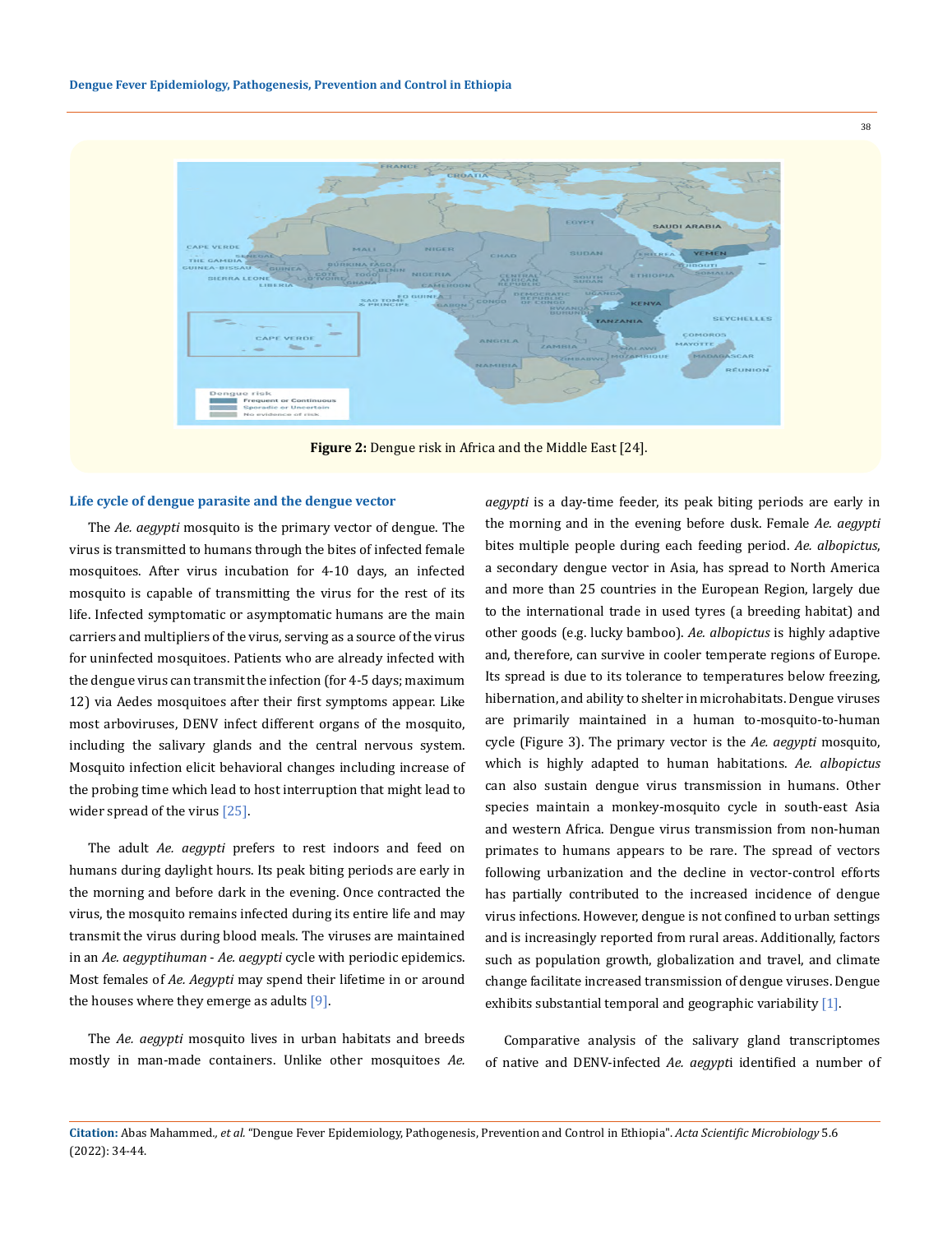

differentially expressed genes related to sugar/protein digestion enzymes, immunity related genes and blood meal acquisition enzymes that might have an impact on the efficiency of viral replication or mosquito feeding behavior. This study showed that DENV infection alters the expression of key host-seeking genes in the mosquito's main olfactory organs and the antennae  $[26]$ .

### **Diagnosis, control and prevention**

#### **Diagnosis**

An early and accurate laboratory diagnosis of dengue infection is of paramount importance in the management of the disease. It has been estimated that the number of misdiagnosed dengue cases could reach a record ratio of 50% of all cases, mainly due to a large disparity of dengue signs and symptoms which overlap with the symptoms of other viral infections, especially for persons living in or traveling to endemic areas of tropical infectious diseases. Dengue fever should be distinguished from other illnesses which share similar symptoms such as chikungunya, Mayaro fever, Ross River fever, West Nile fever, Zika fever, yellow fever and viral hemorrhagic fevers [27].

The diagnosis of dengue is typically made clinically, on the basis of reported symptoms and physical examination; this applies especially in endemic areas. However, early disease can be difficult to differentiate from other viral infections. A probable diagnosis is based on the findings of fever plus two of the following: nausea and vomiting, rash, generalized pains, low white blood cell count, positive tourniquet test, or any warning sign in someone who lives in an endemic area. Warning signs typically occur before the onset of severe dengue. The tourniquet test, which is particularly useful in settings where no laboratory investigations are readily available, involves the application of a blood pressure cuff at between the diastolic and systolic pressure for five minutes, followed by the counting of any petechial hemorrhages; a higher number makes a diagnosis of dengue more likely with the cut off being more than 10 to 20 per 1 inch2 (6.25 cm<sup>2</sup>)  $[17]$ 

The earliest change detectable on laboratory investigations is a low white blood cell count, which may then be followed by low platelets and metabolic acidosis. A moderately elevated level of aminotransferase (AST and ALT) from the liver is commonly associated with low platelets and white blood cells. In severe disease, plasma leakage results in hemo-concentration (as indicated by a rising hematocrit) and hypoalbuminemia. Pleural effusions or ascites can be detected by physical examination when large, but the demonstration of fluid on ultrasound may assist in the early identification of dengue shock syndrome. The use of ultrasound is limited by lack of availability in many settings. Dengue shock syndrome is present if pulse pressure drops to ≤ 20 mm of Hg along with peripheral vascular collapse. Peripheral vascular collapse is determined in children via delayed capillary refill, rapid heart rate, or cold extremities. While warning signs are an important aspect for early detection of potential serious disease, the evidence for any specific clinical or laboratory marker is weak [28].

**Citation:** Abas Mahammed*., et al.* "Dengue Fever Epidemiology, Pathogenesis, Prevention and Control in Ethiopia". *Acta Scientific Microbiology* 5.6 (2022): 34-44.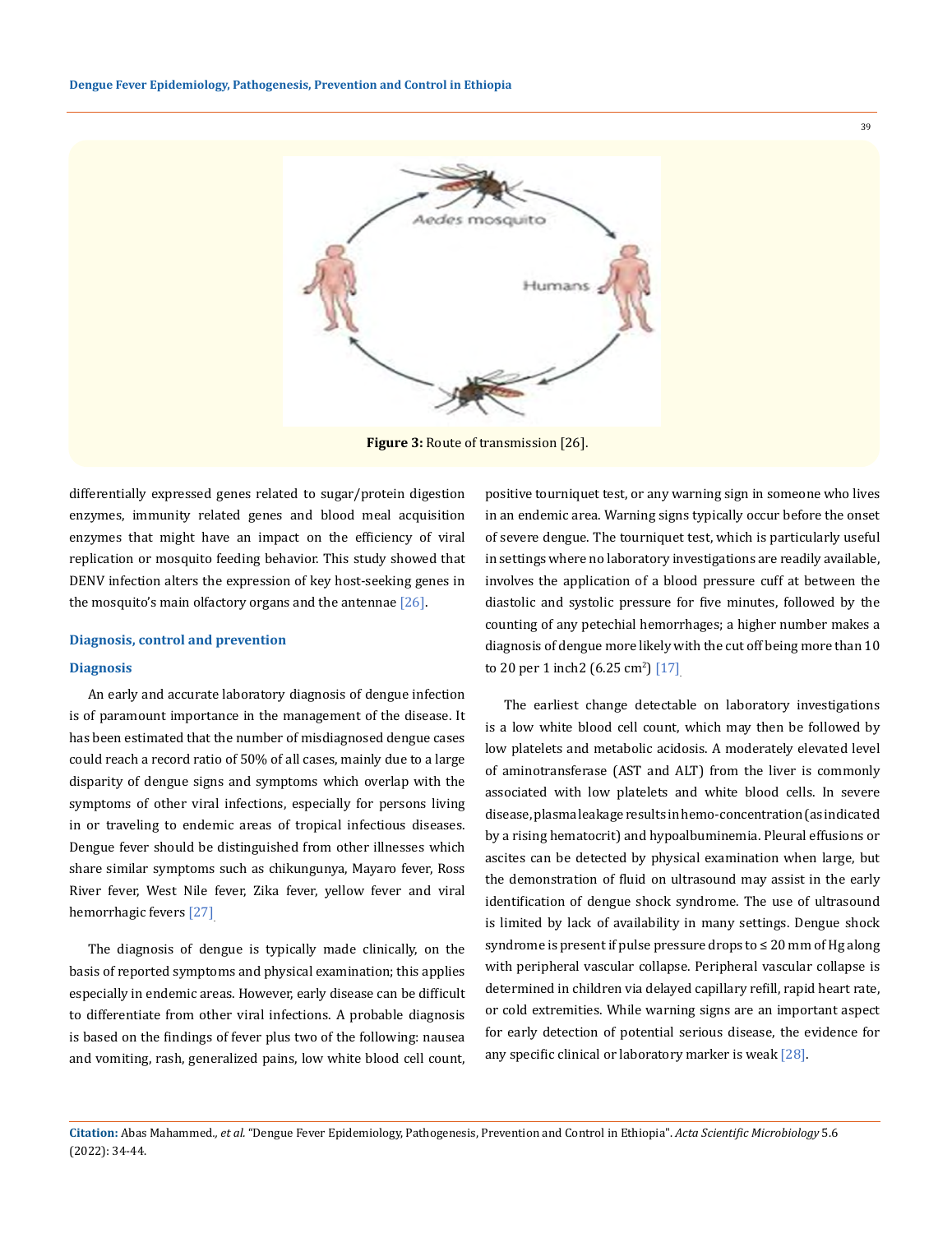The diagnosis should be considered in anyone who develops a fever within two weeks of being in the tropics or subtropics. It can be difficult to distinguish dengue fever and chikungunya, a similar viral infection that shares many symptoms and occurs in similar parts of the world to dengue. Often, investigations are performed to exclude other conditions that cause similar symptoms, such as malaria, leptospirosis, viral hemorrhagic fever, typhoid fever, meningococcal disease, measles, and influenza. Zika fever also has similar symptoms as dengue [28].

Overall, there is an urgent need to reduce dengue morbidity and mortality by improving the diagnosis and two diagnostic modalities have been applied to detect the disease at an early stage. The first one is a direct method targeting the acute phase of dengue disease, which is based upon detection of genomic RNA by qPCR or soluble NS1 by antigen capture in blood samples from viremic patients. The second is the indirect method that relies on serological tests to detect dengue related immunoglobulin par Mac-ELISA for the capture of specific IgM or indirect ELISA for the capture of anti-DEN IgGs [29].

The diagnosis of dengue fever may be confirmed by microbiological laboratory testing. This can be done by virus isolation in cell cultures, nucleic acid detection by PCR, viral antigen detection (such as for NS1) or specific antibodies (serology).Virus isolation and nucleic acid detection are more accurate than antigen detection, but these tests are not widely available due to their greater cost. Detection of NS1 during the febrile phase of a primary infection may be greater than 90% sensitive however only 60-80% in subsequent infections. All tests may be negative in the early stages of the disease. PCR and viral antigen detection are more accurate in the first seven days. In 2012 a PCR test was introduced that can run on equipment used to diagnose influenza; this is likely to improve access to PCR-based diagnosis [30].

These laboratory tests are only of diagnostic value during the acute phase of the illness with the exception of serology. Tests for dengue virus-specific antibodies, types IgG and IgM, can be useful in confirming a diagnosis in the later stages of the infection. Both IgG and IgM are produced after 5-7 days. The highest levels (titers) of IgM are detected following a primary infection, but IgM is also produced in reinfection. IgM becomes undetectable 30-90 days after a primary infection, but earlier following re-infections. IgG, by contrast, remains detectable for over 60 years and, in the absence of symptoms, is a useful indicator of past infection. After a primary infection, IgG reaches peak levels in the blood after 14-21 days. In subsequent re-infections, levels peak earlier and the titers are usually higher. Both IgG and IgM provide protective immunity to the infecting serotype of the virus. In testing for IgG and IgM antibodies there may be cross-reactivity with other flaviviruses which may result in a false positive after recent infections or vaccinations with yellow fever virus or Japanese encephalitis. The detection of IgG alone is not considered diagnostic unless blood samples are collected 14 days apart and a greater than fourfold increase in levels of specific IgG is detected. In a person with symptoms, the detection of IgM is considered diagnostic [31].

#### **Control and prevention**

Ethiopia, expand the scope of the existing Malaria Control Program to include Dengue Fever and other Vector-Borne Diseases; initiate dengue surveillance by establishing sentinel sites at health centers and hospitals in the most affected areas of Dire Dawa, Afar and Somali Regions; strengthen capacity for laboratory diagnosis and case management; develop an integrated vector management strategy and plan of action; establish a coordination mechanism with relevant sectors, including establishment of a multi-sectorial task force; work with partners such as WHO, CDC and AFENET for capacity building in case management, integrated vector management and surveillance; actively engage in Advocacy, communication and social mobilization [9].

Attempts are ongoing to infect the mosquito population with bacteria of the genus Wolbachia, which makes the mosquitoes partially resistant to dengue virus. While artificially induced infection with Wolbachia is effective, it is unclear if naturally acquired infections are protective. Work is still ongoing as of 2015 to determine the best type of Wolbachia to use. Prevention depends on control of and protection from the bites of the mosquito that transmits it. The World Health Organization recommends an Integrated Vector Control program consisting of five elements:

- Advocacy, social mobilization and legislation to ensure that public health bodies and communities are strengthened.
- Collaboration between the health and other sectors (public and private).
- An integrated approach to disease control to maximize use of resources.

**Citation:** Abas Mahammed*., et al.* "Dengue Fever Epidemiology, Pathogenesis, Prevention and Control in Ethiopia". *Acta Scientific Microbiology* 5.6 (2022): 34-44.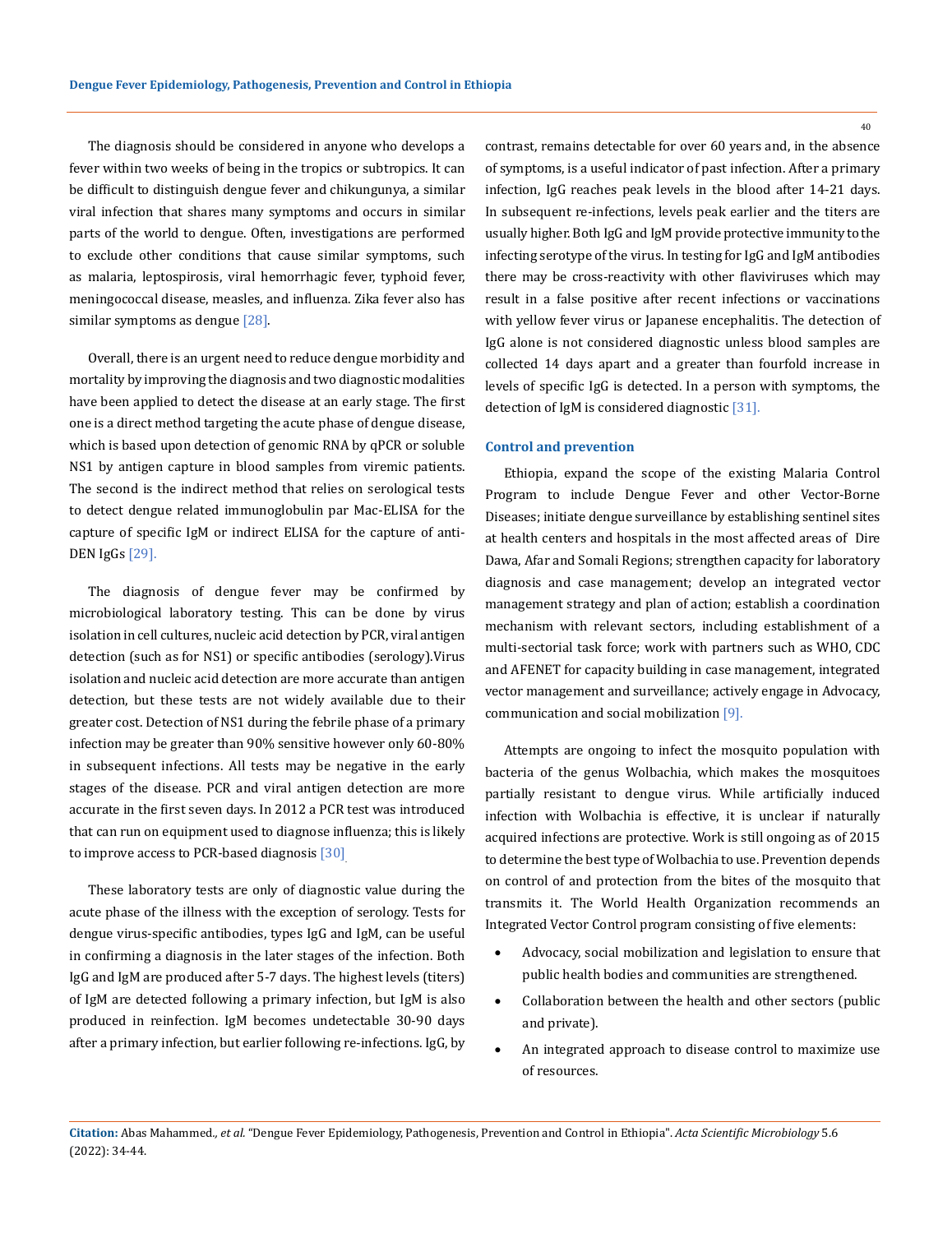- Evidence-based decision making to ensure any interventions are targeted appropriately.
- Capacity-building to ensure an adequate response to the local situation [9].

The primary method of controlling *Ae. aegypti* is by eliminating its habitats. This is done by getting rid of open sources of water, or if this is not possible, by adding insecticides or biological control agents to these areas. Generalized spraying with organophosphate or pyrethroid insecticides, while sometimes done, is not thought to be effective. Reducing open collections of water through environmental modification is the preferred method of control, given the concerns of negative health effects from insecticides and greater logistical difficulties with control agents. People can prevent mosquito bites by wearing clothing that fully covers the skin, using mosquito netting while resting, and/or the application of insect repellent (DEET being the most effective).However, these methods appear not to be sufficiently effective, as the frequency of outbreaks appears to be increasing in some areas, probably due to urbanization increasing the habitat of *Ae. aegypti*. The range of the disease appears to be expanding possibly due to climate change [32].

At present, the main method to control or prevent the transmission of dengue virus is to combat vector mosquitoes through:

- Preventing mosquitoes from accessing egg-laying habitats by environmental management and modification.
- Disposing of solid waste properly and removing artificial man-made habitats.
- Covering, emptying and cleaning of domestic water storage containers on a weekly basis.
- Applying appropriate insecticides to water storage outdoor containers.
- Using of personal household protection such as window screens, long-sleeved clothes, insecticide treated materials, coils and vaporizers.
- Improving community participation and mobilization for sustained vector control.
- Applying insecticides as space spraying during outbreaks as one of the emergency vector- control measures.

Active monitoring and surveillance of vectors should be carried out to determine effectiveness of control interventions. Careful clinical detection and management of dengue patients can significantly reduce mortality rates from severe dengue [1].

### **Vaccine**

The first dengue vaccine, Dengvaxia® (CYD-TDV) developed by Sanofi Pasteur was licensed in December 2015 and has now been approved by regulatory authorities in 20 countries for use in endemic areas in persons ranging from 9-45 years of age. In April 2016, WHO issued a conditional recommendation on the use of the vaccine for areas in which dengue is highly endemic as defined by seroprevalence of 70% or higher. In November 2017, the results of an additional analysis to retrospectively determine serostatus at the time of vaccination were released. The analysis showed that the subset of trial participants who were inferred to be sero-negative at the time of first vaccination had a higher risk of more severe dengue and hospitalizations from dengue compared to unvaccinated participants. The live attenuated dengue vaccine CYD-TDV has been shown in clinical trials to be efficacious and safe in persons who have had a previous dengue virus infection (sero-positive individuals), but carries an increased risk of severe dengue in those who experience their first natural dengue infection after vaccination (sero-negative individuals). For countries considering vaccination as part of their dengue control program, pre-vaccination screening is the recommended strategy. With this strategy, only persons with evidence of a past dengue infection would be vaccinated (based on an antibody test, or on a documented laboratory confirmed dengue infection in the past). Decisions about implementing a pre-vaccination screening strategy will require careful assessment at the country level, including consideration of the sensitivity and specificity of available tests and of local priorities, dengue epidemiology, country-specific dengue hospitalization rates, and affordability of both CYD-TDV and screening tests. Vaccination should be considered as part of an integrated dengue prevention and control strategy. There is an ongoing need to adhere to other disease preventive measures such as well-executed and sustained vector control. Individuals, whether vaccinated or not, should seek prompt medical care if dengue-like symptoms occur [9].

Dengvaxia is based on a weakened combination of the yellow fever virus and each of the four dengue serotypes. Two studies of

**Citation:** Abas Mahammed*., et al.* "Dengue Fever Epidemiology, Pathogenesis, Prevention and Control in Ethiopia". *Acta Scientific Microbiology* 5.6 (2022): 34-44.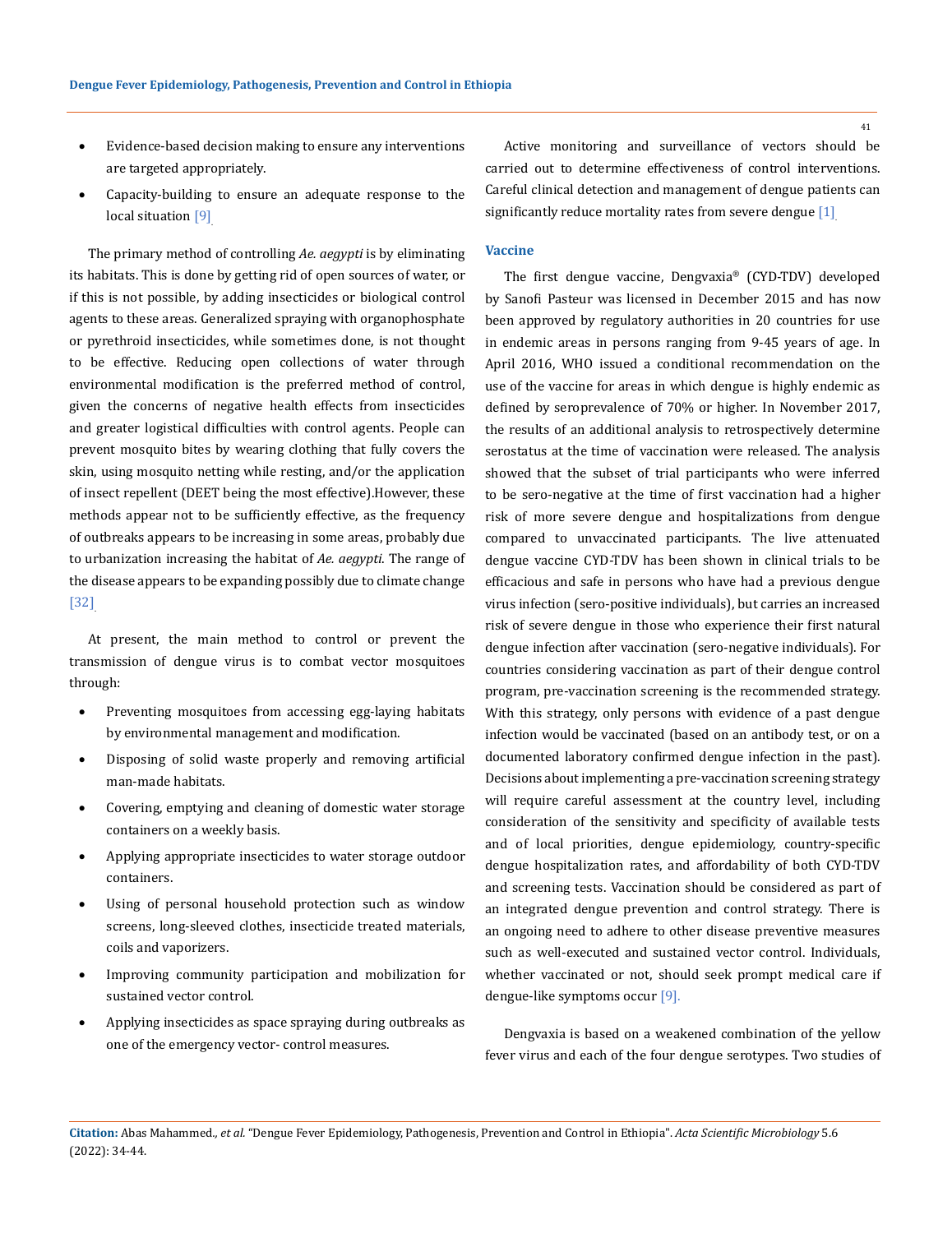a vaccine found to be 60% effective and prevented more than 80 to 90% of severe cases. In 2017, the manufacturer recommended that the vaccine only be used in people who have previously had a dengue infection as otherwise there was evidence it may worsen subsequent infections [2].

There are ongoing programs working on a dengue vaccine to cover all four serotypes. Now that there is a fifth serotype this will need to be factored in. One of the concerns is that a vaccine could increase the risk of severe disease through antibody-dependent enhancement (ADE). The ideal vaccine is safe, effective after one or two injections, covers all serotypes, does not contribute to ADE, is easily transported and stored, and is both affordable and costeffective [9].

### **Treatment**

There is no specific treatment for dengue fever. For severe dengue, medical care by physicians and nurses experienced with the effects and progression of the disease can save lives - decreasing mortality rates from more than 20% to less than 1%. Maintenance of the patient's body fluid volume is critical to severe dengue care [33].

There are no specific antiviral drugs for dengue; however, maintaining proper fluid balance is important. Treatment depends on the symptoms. Those who are able to drink, are passing urine, have no "warning signs" and are otherwise healthy can be managed at home with daily follow-up and oral rehydration therapy. Those who have other health problems, have "warning signs", or cannot manage regular follow-up should be cared for in hospital. In those with severe dengue care should be provided in an area where there is access to an intensive care unit  $[26]$ .

Invasive medical procedures such as nasogastric intubation, intramuscular injections and arterial punctures are avoided, in view of the bleeding risk. Paracetamol (acetaminophen) is used for fever and discomfort while NSAIDs such as ibuprofen and aspirin are avoided as they might aggravate the risk of bleeding. Blood transfusion is initiated early in people presenting with unstable vital signs in the face of a decreasing hematocrit, rather than waiting for the hemoglobin concentration to decrease to some predetermined "transfusion trigger" level. Packed red blood cells or whole blood are recommended, while platelets and fresh frozen plasma are usually not. There is not enough evidence to determine

if corticosteroids have a positive or negative effect in dengue fever [9].

During the recovery phase intravenous fluids are discontinued to prevent a state of fluid overload. If fluid overload occurs and vital signs are stable, stopping further fluid may be all that is needed. If a person is outside of the critical phase, a loop diuretic such as furosemide may be used to eliminate excess fluid from the circulation [9].

Apart from attempts to control the spread of the Aedes mosquito there are ongoing efforts to develop antiviral drugs that would be used to treat attacks of dengue fever and prevent severe complications. Discovery of the structure of the viral proteins may aid the development of effective drugs. There are several plausible targets. The first approach is inhibition of the viral RNA-dependent RNA polymerase (coded by NS5), which copies the viral genetic material, with nucleoside analogs. Secondly, it may be possible to develop specific inhibitors of the viral protease (coded by NS3), which splices viral proteins. Finally, it may be possible to develop entry inhibitors, which stop the virus entering cells, or inhibitors of the 5′ capping process, which is required for viral replication. Research efforts to prevent and treat dengue include various means of vector control, vaccine development, and antiviral drugs [9].

## **Conclusion and Recommendation**

Dengue fever is a serious public health problem and is newly emerging threat in affected town of Ethiopia. This seminar paper highlights as dengue appearing cyclic every year's mainly affecting adult population of reproductive age group. It also shows the sign of expanding too many part of the country, there is an urgent need to enhance dengue surveillance and control, especially for the highrisk populations in high-risk areas in dengue affected areas of the country. In the absence of vaccination and effective drugs, the only intervention is vector control to contain the current outbreak and ensure prevent future prevention. Environmental management should be undertaken by emphasizing on artificial manmade mosquito breeding sites. To monitor the trend of the disease and point out public health significance, DF needs to be included in the existing disease surveillance system in Ethiopia [34].

The control of most Dengue fever in Ethiopia is in its infancy and mostly underfinanced. The key to control of dengue lies

**Citation:** Abas Mahammed*., et al.* "Dengue Fever Epidemiology, Pathogenesis, Prevention and Control in Ethiopia". *Acta Scientific Microbiology* 5.6 (2022): 34-44.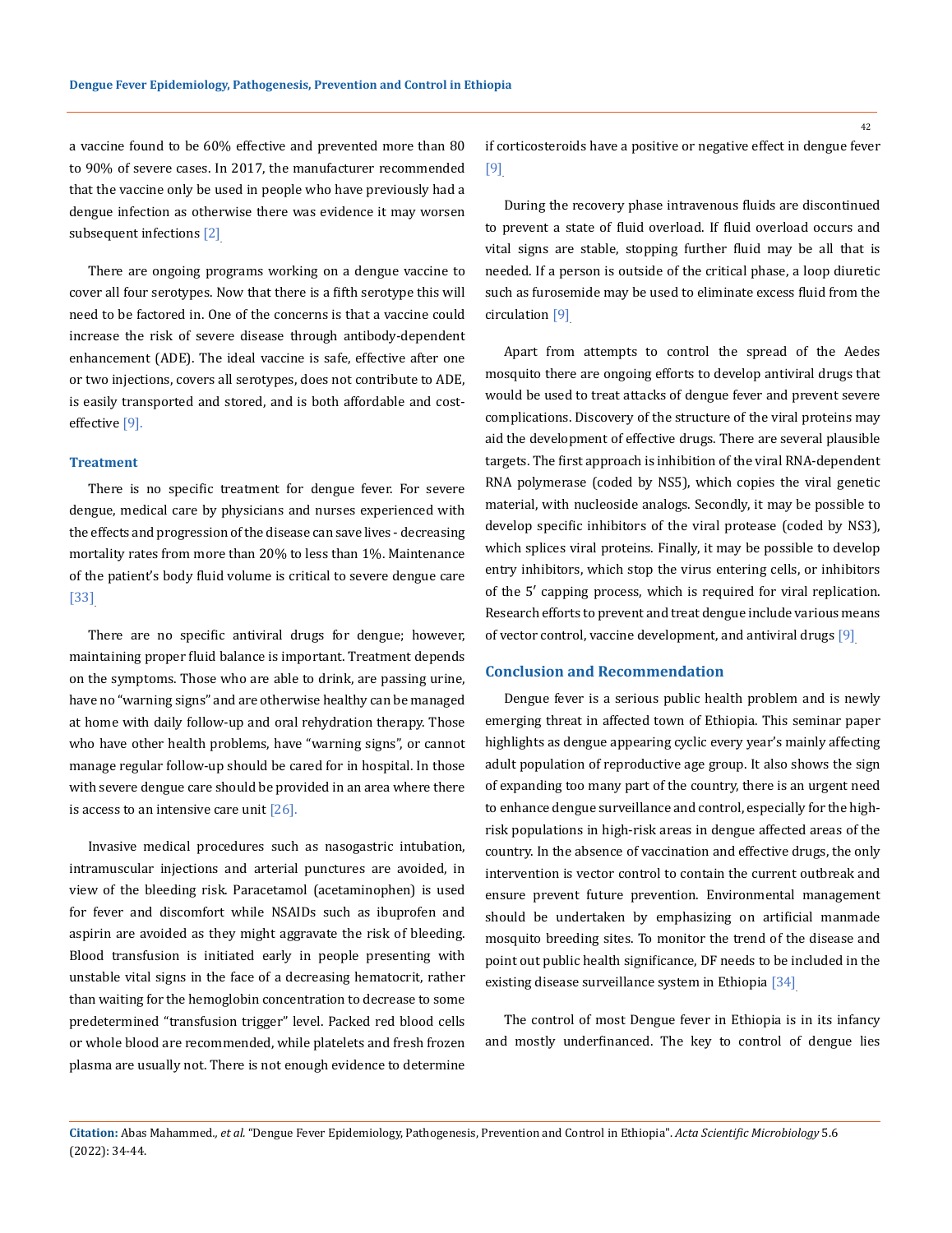in understanding the geographical distribution of disease in a given country. Only a few NTDs have been adequately mapped in Ethiopia. This indicates the need for integrated mapping to better understand the distribution of particular diseases and areas of overlap for treatment and control.

Resource mobilization for conducting integrated surveys should be prioritized. Once the mapping is completed and disease distribution is known, cost estimates for the control of common NTDs within Ethiopia will enable resource mobilization and guide donors and partners.

# **Bibliography**

- 1. WHO. "Dengue and severe dengue". September (2018).
- 2. WHO. "Global Strategy for Dengue Prevention and Control 2012 - 2020". WHO, Geneva, Switzerland, (2012).
- 3. [Kyle JL and Harris E. "Global spread and persistence of dengue".](https://pubmed.ncbi.nlm.nih.gov/18429680/)  *[Annual Review of Microbiology](https://pubmed.ncbi.nlm.nih.gov/18429680/)* 62 (2008): 71-92.
- 4. Wilder-Smith A., *et al*[. "Update on dengue: epidemiology, virus](https://pubmed.ncbi.nlm.nih.gov/21308524/)  [evolution, antiviral drugs, and vaccine development".](https://pubmed.ncbi.nlm.nih.gov/21308524/) *Current [Infectious Disease Reports](https://pubmed.ncbi.nlm.nih.gov/21308524/)* 12.3 (2010): 157-164.
- 5. [Gubler DJ. "The economic burden of dengue".](https://www.ncbi.nlm.nih.gov/pmc/articles/PMC3335674/) *American Journal [of Tropical Medicine and Hygiene](https://www.ncbi.nlm.nih.gov/pmc/articles/PMC3335674/)* 86.5 (2012): 743-744.
- 6. Halstead Scott B. "Dengue". London: Imperial College Press, (2008): 180-429.
- 7. Abdallah TM., *et al*[. "Epidemiology of dengue infections in](https://pubmed.ncbi.nlm.nih.gov/22246838/)  Kassala, Eastern Sudan". *[Journal of Medical Virology](https://pubmed.ncbi.nlm.nih.gov/22246838/)* 84.3 [\(2012\): 500-503.](https://pubmed.ncbi.nlm.nih.gov/22246838/)
- 8. Malik A., *et al*. "Dengue hemorrhagic fever outbreak in children in Port Sudan". *Journal of Infection and Public Health*  4.1? (2011): 1-6.
- 9. WHO. "Dengue Guidelines for Diagnosis, Treatment, Prevention and Control (PDF)". Geneva: World Health Organization (2009).
- 10. Amarasinghe A., *et al*[. "Dengue Virus Infection in Africa".](https://pubmed.ncbi.nlm.nih.gov/21801609/)  *[Emerging Infectious Diseases](https://pubmed.ncbi.nlm.nih.gov/21801609/)* 17.8 (2011): 1349-1354.
- 11. Guillena J B., *et al*. "Prevalence of dengue fever (DF) and dengue hemorrhagic fever (DHF): a description and forecasting". in Proceedings of the 11th National Convention on Statistics (NCS '10) (2010): 16.
- 12. Messina JP., *et al*[. "Global spread of dengue virus types:](https://www.ncbi.nlm.nih.gov/pmc/articles/PMC3946041/)  [mapping the 70 year history".](https://www.ncbi.nlm.nih.gov/pmc/articles/PMC3946041/) *Trends in Microbiology* 22.3 [\(2014\): 138-146.](https://www.ncbi.nlm.nih.gov/pmc/articles/PMC3946041/)
- 13. Guzman MG., *et al*[. "Dengue: a continuing global threat".](https://www.nature.com/articles/nrmicro2460) *Nature [Reviews Microbiology](https://www.nature.com/articles/nrmicro2460)* 8 (2010): S7-16.
- 14. Cameron P Simmons., *et al*. "Dengue: Current concepts (Review article)". *The New England Journal of Medicine* 366.15 (2012): 1423-1432.
- 15. Van Kleef E., *et al*[. "Review: The geographic distribution of](https://eprints.qut.edu.au/218216/)  [dengue fever and the potential influence of global climate](https://eprints.qut.edu.au/218216/)  [change". \(2009\).](https://eprints.qut.edu.au/218216/)
- 16. Morin CW., *et al*[. "Climate and dengue transmission: Evidence](https://ehp.niehs.nih.gov/doi/10.1289/ehp.1306556)  and implications". *[Environmental Health Perspectives](https://ehp.niehs.nih.gov/doi/10.1289/ehp.1306556)* [121.11,12 \(2013\).](https://ehp.niehs.nih.gov/doi/10.1289/ehp.1306556)
- 17. [Whitehorn J and Farrar J. "Dengue".](https://pubmed.ncbi.nlm.nih.gov/20616106/) *British Medical Bulletin* 95 [\(2010\): 161-173.](https://pubmed.ncbi.nlm.nih.gov/20616106/)
- 18. [Kularatne SA. "Dengue fever".](https://pubmed.ncbi.nlm.nih.gov/26374064/) *BMJ* 351 (2015): h4661.
- 19. M Mekonnen and H Kloos. "Yellow fever and other arboviral diseases". in Epidemiology and Ecology of Health and Disease in Ethiopia, Y. Berhane, D.H. Mariam, and H. Kloos, Eds., pp. 635- 645, Shema Books, Addis Ababa, Ethiopia (2006).
- 20. Dejene Getachew., *et al*[. "Breeding Sites of Aedes aegypti:](https://www.hindawi.com/journals/ipid/2015/706276/)  [Potential Dengue Vectors in Dire Dawa, East Ethiopia".](https://www.hindawi.com/journals/ipid/2015/706276/)  *[Interdisciplinary Perspectives on Infectious Diseases](https://www.hindawi.com/journals/ipid/2015/706276/)* (2015).
- 21. Getachew Ferede., *et al*[. "A serologic study of dengue in](https://journals.plos.org/plosntds/article?id=10.1371/journal.pntd.0006430)  [northwest Ethiopia: Suggesting preventive and control](https://journals.plos.org/plosntds/article?id=10.1371/journal.pntd.0006430)  measures". *[PLOS Neglected Tropical Diseases](https://journals.plos.org/plosntds/article?id=10.1371/journal.pntd.0006430)* 12.5 (2018): [e0006430.](https://journals.plos.org/plosntds/article?id=10.1371/journal.pntd.0006430)
- 22. [Were F. "The dengue situation in Africa".](https://pubmed.ncbi.nlm.nih.gov/22668445/) *Paediatrics and [International Child Health](https://pubmed.ncbi.nlm.nih.gov/22668445/)* 32 (2012): 18-21.
- 23. Centers for Disease Control and Prevention. "National Center for Emerging and Zoonotic Infectious Diseases (NCEZID); Division of Vector-Borne Diseases (DVBD)". (2014): 888-232- 634.
- 24. Jentes., *et al*[. "Evidence-based risk assessment and](https://pubmed.ncbi.nlm.nih.gov/27625400/)  [communication: a new global dengue-risk map for travelers](https://pubmed.ncbi.nlm.nih.gov/27625400/)  and clinicians". *[Journal of Travel Medicine](https://pubmed.ncbi.nlm.nih.gov/27625400/)* 23.6 (2016).
- 25. Platt KB., *et al*. "Impact of dengue virus infection on feeding behavior of Aedes aegypti". *American Journal of Tropical Medicine and Hygiene* 57.2 (1997): 119-125.

**Citation:** Abas Mahammed*., et al.* "Dengue Fever Epidemiology, Pathogenesis, Prevention and Control in Ethiopia". *Acta Scientific Microbiology* 5.6 (2022): 34-44.